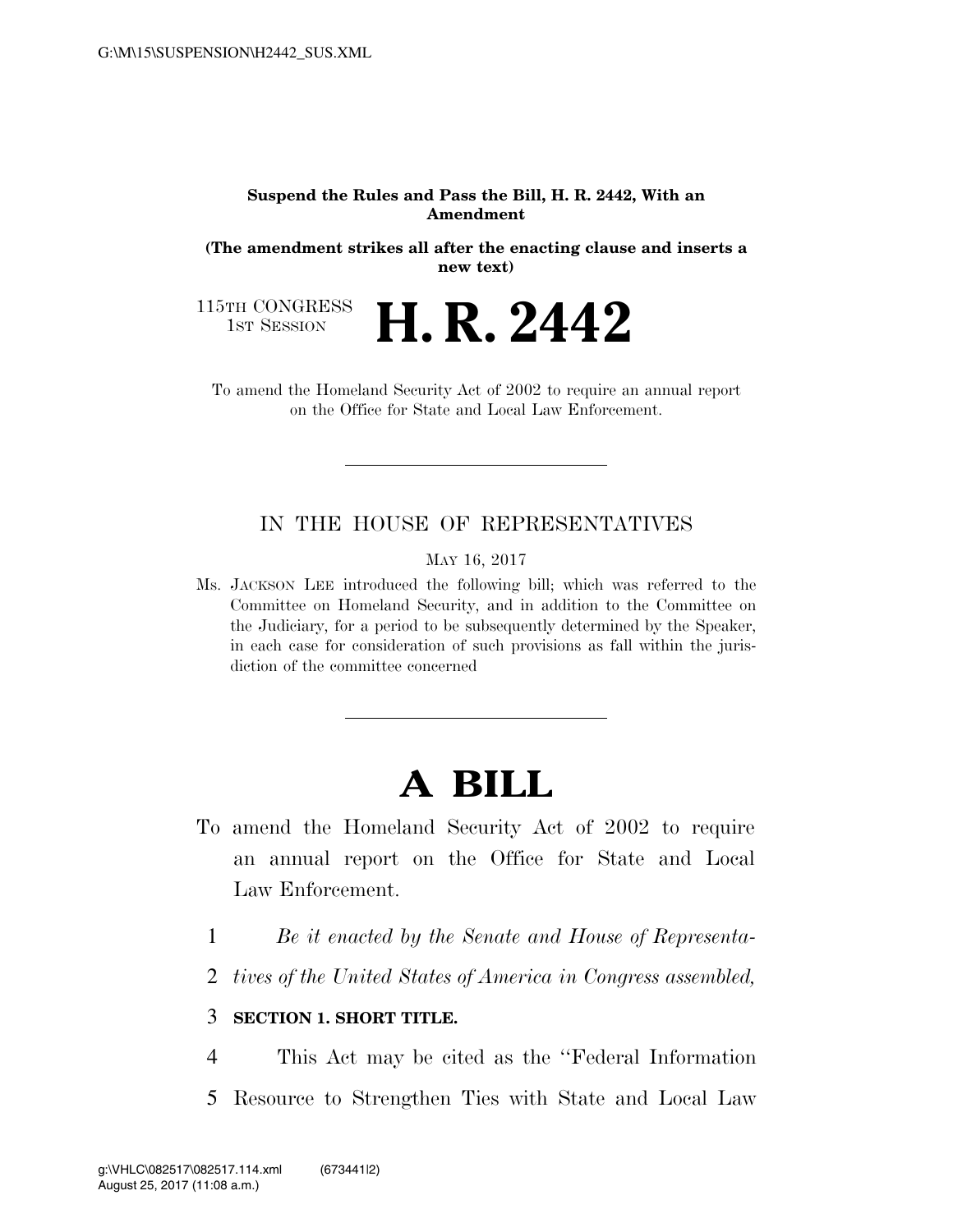$\mathfrak{D}$ 

 Enforcement Act of 2017'' or the ''FIRST State and Local Law Enforcement Act''.

## **SEC. 2. ANNUAL REPORT ON OFFICE FOR STATE AND LOCAL LAW ENFORCEMENT.**

 Section 2006(b) of the Homeland Security Act of 2002 (6 U.S.C. 607(b)) is amended—

 (1) by redesignating paragraph (5) as para-8 graph  $(6)$ ; and

 (2) by inserting after paragraph (4) the fol-lowing new paragraph (5):

11 "(5) ANNUAL REPORT.—For each of fiscal years 2018 through 2022, the Assistant Secretary for State and Local Law Enforcement shall submit to the Committee on Homeland Security and the Committee on the Judiciary of the House of Rep- resentatives and the Committee on Homeland Secu- rity and Governmental Affairs and the Committee on the Judiciary of the Senate a report on the activi- ties of the Office for State and Local Law Enforce- ment. Each such report shall include, for the fiscal year covered by the report, a description of each of the following:

23 ''(A) Efforts to coordinate and share infor-mation regarding Department and component